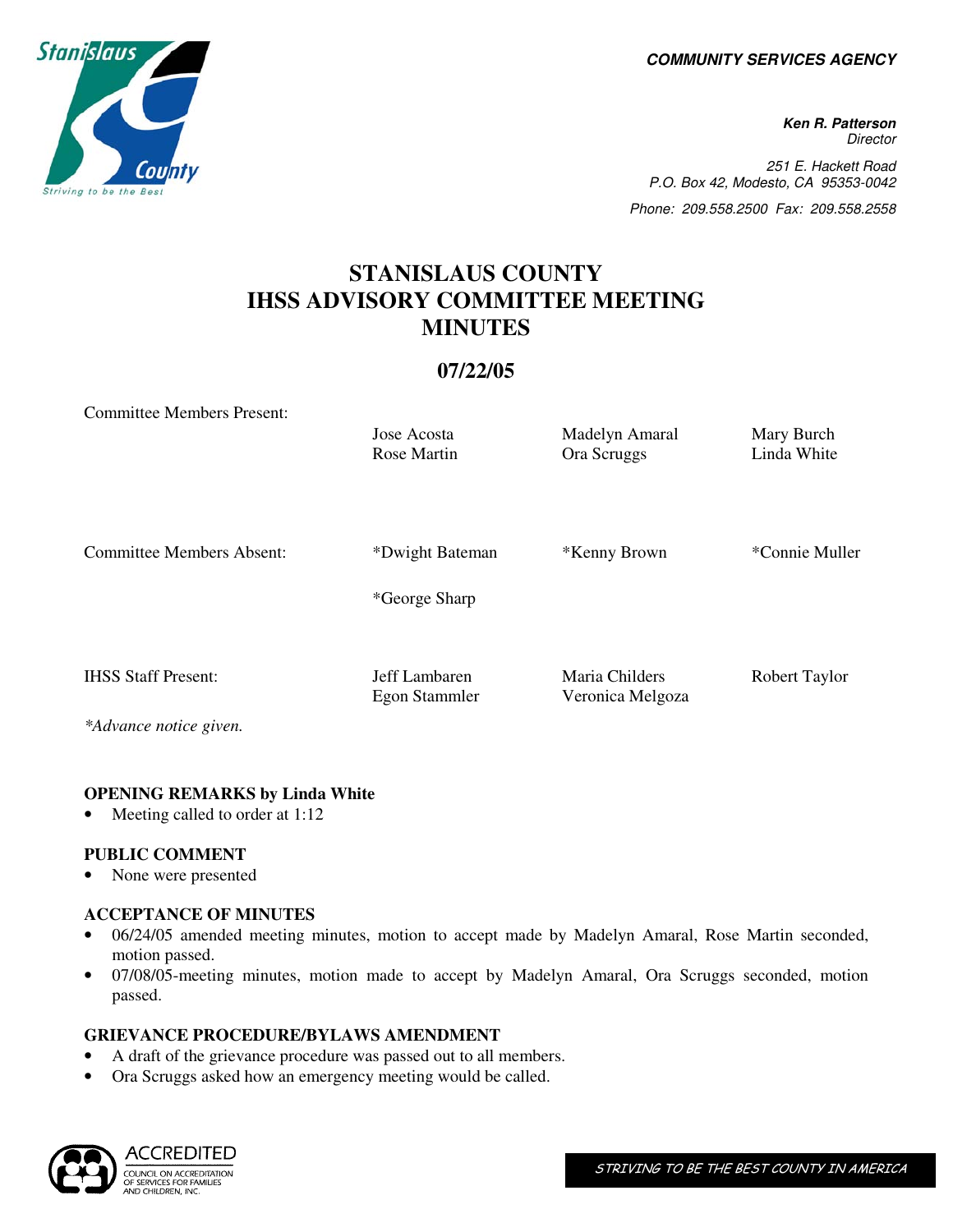- Jeff Lambaren stated that committee secretary would call all members, if there was a quorum of the members they could have an emergency meeting. We also need to check with County Counsel.
- Jeff Lambaren announced that under extraordinary circumstance the committee could have a meeting that is not posted. There is a very strict definition of what are extraordinary circumstances, otherwise you still have to follow the Brown Act procedures, which is 72 hours of notification. This still needs to be added to the grievance procedure before finalizing the bylaws amendment. The amendment needs further clarification.

### **PUBLIC AUTHORITY**

- Jeff Lambaren announced that he was appointed to the position of the Executive Director of the Public Authority.
- Jeff Lambaren thanked the committee for their recommendation and Madelyn Amaral for presenting the recommendation letter to the Board of Supervisors.
- Phone numbers to the Public Authority, main # is 558-4787, there is no one to answer this line yet. Jeff's direct line is 558-4779 and fax# is 558-4612 and is working. Computers are working, copy machine on order, and inquiring into an automatic door.
- Jeff Lambaren has discussed the issue of staffing with CSA and the CEO's office and is getting ready to get recruitment started. It will be advertised and open recruitment. It will be posted on County website and in the newspaper.
- Jeff Lambaren has handled a couple of calls regarding benefits.
- Jeff Lamabren announced AFSCME has taken control of UDW. They have been back and forth in court.
- The County's agreement is still in place, providers are still getting their proper wages and health care benefits are still being paid.
- Robert Taylor announced that there is someone in the Modesto office, her name is Tamara Tosher. She will be there until permanent staff is hired.

## **LEGISLATIVE UPDATE**

- Jeff Lamabren stated that proposition 77, the redistricting effort that the governor was promoting, The court has stopped it because there were two versions that were used to qualify for the ballot, this violated the constitution. They are asking the Secretary of State if they can have the initiative if they can have it pulled off the ballot.
- Maria Childers spoke about the Waiver. For the people who have to pay share of cost the County is comparing Medi-cal and IHSS share of cost and which ever is the lowest is granted.
- When the Waiver first started the County was asked to go by Medi-cal eligibility only, they thought most of the recipients would have a lower share of cost. The State did some research and they found a lot of recipients would have to pay a higher share of cost. At the present time the State wants to continue to compare the SOC and use the lowest.

#### **ANNUAL REPORT**

- Jeff Lambaren stated that the committee does have the funds to get professional help with the annual report.
- Tabled until next meeting, Kenny Brown not present.

#### **BUDGET (STATE) UPDATE**

- Maria Childers brought copies of the committee's budget; the committee went over it.
- The money left does not carry over to the next year, but committee gets the same amount for each fiscal year.
- Egon Stammler announced that the State budget has passed.
- Jeff Lambaren announced that \$1.00 was added making the maximum \$11.10 and hour from \$10.10 an hour.

#### **HOT TOPICS**

• None were presented

#### **GENERAL UPDATE**

• Egon Stammler stated that the committee discussed having a meeting once a month instead of twice a month.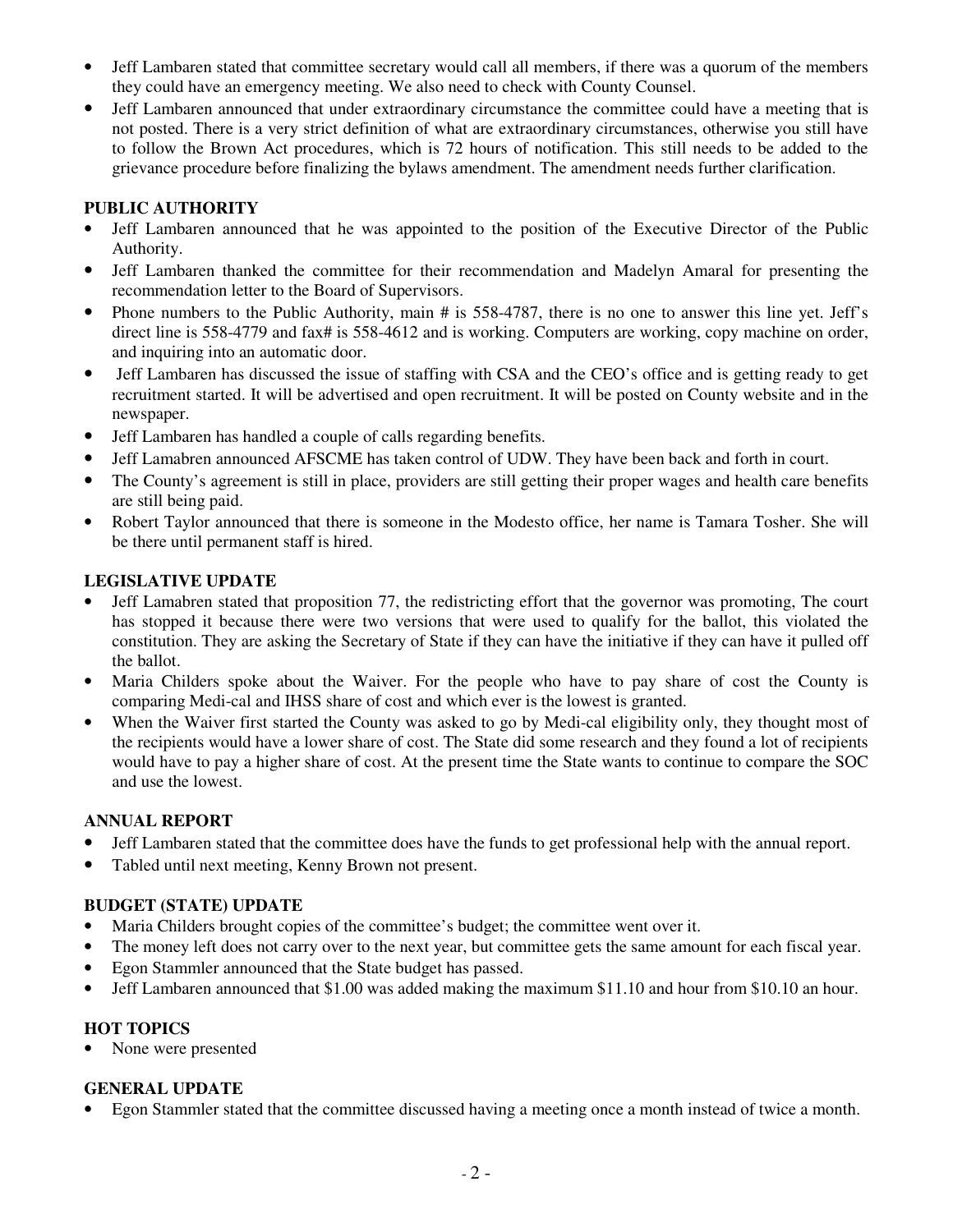- Egon Stammler announced the possibility of raising the Stipend amount if the meetings changed to once a month. This would have to be presented to the Board of Supervisors for approval.
- Ora Scruggs stated she would like to keep the meetings twice a month.
- Madelyn Amaral stated she would like to have the meetings once a month, there is not a lot for the committee to discuss right now. If we needed to we could call a special meeting.
- Mary Burch stated that she would like the meetings once a month but would like to see if the stipend amount could be increased.
- Rose Martin stated that she agrees with Madelyn Amaral, the committee is at a point where there is not a lot to discuss right now.
- Jose Acosta stated he is in the middle, he can go either way.
- Linda White asked what the committee needs to do to ask the Board of Supervisor for a higher stipend.
- Jeff Lambaren stated staff would draft the item for the committee, it would be good to have the committee chair present the item. If this was not possible staff from CSA or the Public Authority could present the item.
- In picking the dollar amount you need to look at the rising cost of fuel and any other costs associated with coming to the meeting. It's the committee's money but there has to be some criteria for justifying it.
- Jeff Lambaren suggested that staff drafts the agenda item, the agenda item will be brought back to the committee for review. If the committee is comfortable with it, the agenda item will be submitted.
- Madelyn Amaral made a motion to have staff draft an item to the Board of Supervisors on the subject of the stipend increase, Rose Martin seconded, motion passed.

Meeting adjourned @ 2:02PM Veronica Melgoza, Recorder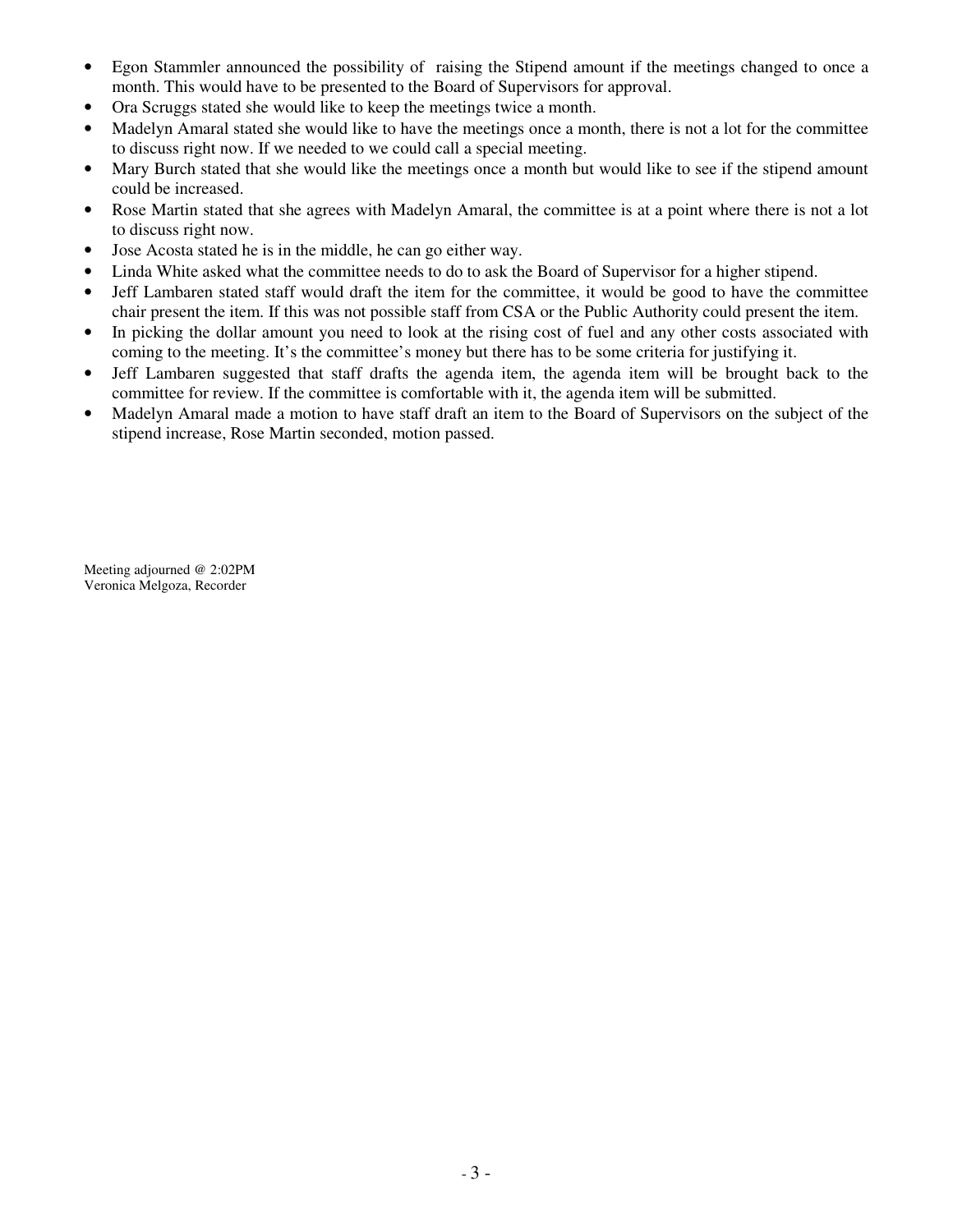| IHSS ADVISORY COMMITTEE BUDGET FOR FY 04/05<br>cash basis - cost claimed and reported quarterly                                                                   | ٠                 | QUARTERLY EXPENDITURE REPORTING             |            |             |            |            |                                                                                                      | % OF FY<br>Report Mo:                                                                        | 75%<br>March-05                    |
|-------------------------------------------------------------------------------------------------------------------------------------------------------------------|-------------------|---------------------------------------------|------------|-------------|------------|------------|------------------------------------------------------------------------------------------------------|----------------------------------------------------------------------------------------------|------------------------------------|
|                                                                                                                                                                   |                   |                                             |            |             |            |            | POST MY BUDGET<br>INC \$52,966                                                                       | ALLOCATION CFL<br>04/05-16, 04/05-<br>22, 04/05-27<br>Advisory<br>Committee<br><b>BUDGET</b> | 52,966.00                          |
| Allocation/Budget categories                                                                                                                                      | Allocation/Budget | (based on budget)<br>Encumbrance<br>claimed | 9/04 claim | 12/04 claim | 3/05 claim | 6/05 claim | (expenditures)<br><b>Total Claimed</b>                                                               | % of Alloc spent                                                                             | Remaining balance<br>(available to |
| Allocation:                                                                                                                                                       | 52,966.00         |                                             |            |             |            |            |                                                                                                      |                                                                                              | encumber)                          |
| IHSS ADVISORY COMMITTEE MEMBER STIPENDS (Est based on request for<br>contracts for FY 04/05 - 24 mig X \$20 X 7 members = \$3,360 par contract<br>request forms). |                   |                                             |            |             |            |            |                                                                                                      |                                                                                              |                                    |
| (Authorized per Board Action Number 2001-841)                                                                                                                     | 3,360.00          | 1,680.00                                    | 540.00     | 640.00      | 500.00     | 0.00       | 1,680.00                                                                                             |                                                                                              |                                    |
| CONTRACTED TEMPORARY STAFF (non-CSA employee) in direct support of<br><u>the IHSS Advisory Committee based on FY 03/04 actuals</u>                                | 21,000,00         | 13,423.00                                   | 3,390.00   | 2,840.00    | 1,647.00   |            | 7,577.00                                                                                             |                                                                                              |                                    |
| SBT Web site set up/project costs \$1,875.95, Service agreement 1/1/05-<br><u>8/30/05 \$208, Annual host costs 7/1/05-8/30/06 \$500.00</u>                        | 2,383.95          | 2,383.95                                    |            |             |            |            | a.oo                                                                                                 |                                                                                              |                                    |
| IHSS Advisory Committee survey - Strategic Marketing                                                                                                              | 8,150.00          | 8,150.00                                    |            |             |            |            | 0.00                                                                                                 |                                                                                              |                                    |
| iHSS ADVISORY COMMITTEE TRAVEL (includes travel, training, mileage,<br><u>conference fees retreat), and MISC</u> ELLANEOUS **                                     | $\frac{8}{2}$     | $\frac{5}{2}$                               | 80         | 8<br>0      | 8g         |            | 0.00                                                                                                 |                                                                                              |                                    |
| UNDESIGNATED ALLOCATION/BUDGET BALANCE                                                                                                                            | 18,072.05         | $\frac{8}{2}$                               |            |             |            |            | 8g                                                                                                   |                                                                                              | 18,072.05                          |
| <b>TOTAL</b>                                                                                                                                                      | 52,966.00         | 25,636.95                                   | 3,630.00   | 3,480.00    | 2,147.00   | 8.00       | 9,257.00                                                                                             | 17.4772%                                                                                     | 18,072.05                          |
| 222.34<br>Príor year costs claimed in 9/04:<br>Office Team                                                                                                        | Oracle coding:    | 1631-45201-62400-1006-202                   |            |             |            |            |                                                                                                      | $0.00$ err ck                                                                                | 5.00                               |
| Prepared by: Doreen Ott (6-2895)<br>C:\Documents and Settings\Melgoz\ALocal Settings\Temp\l HSS Advisory Comm Report 3_05                                         |                   | xisjbudget 04_05                            |            |             |            |            | Distribution: E. Stammler MOO,M. Childers M02, R. Taylor M0<br>Jeff Lambaren CEO, Advisory Committee |                                                                                              | 7/20/2005                          |
|                                                                                                                                                                   |                   |                                             |            |             |            |            |                                                                                                      |                                                                                              | 7/22                               |

 $\sqrt{2}$ 

 $\hat{\mathcal{A}}$ 

 $\sim$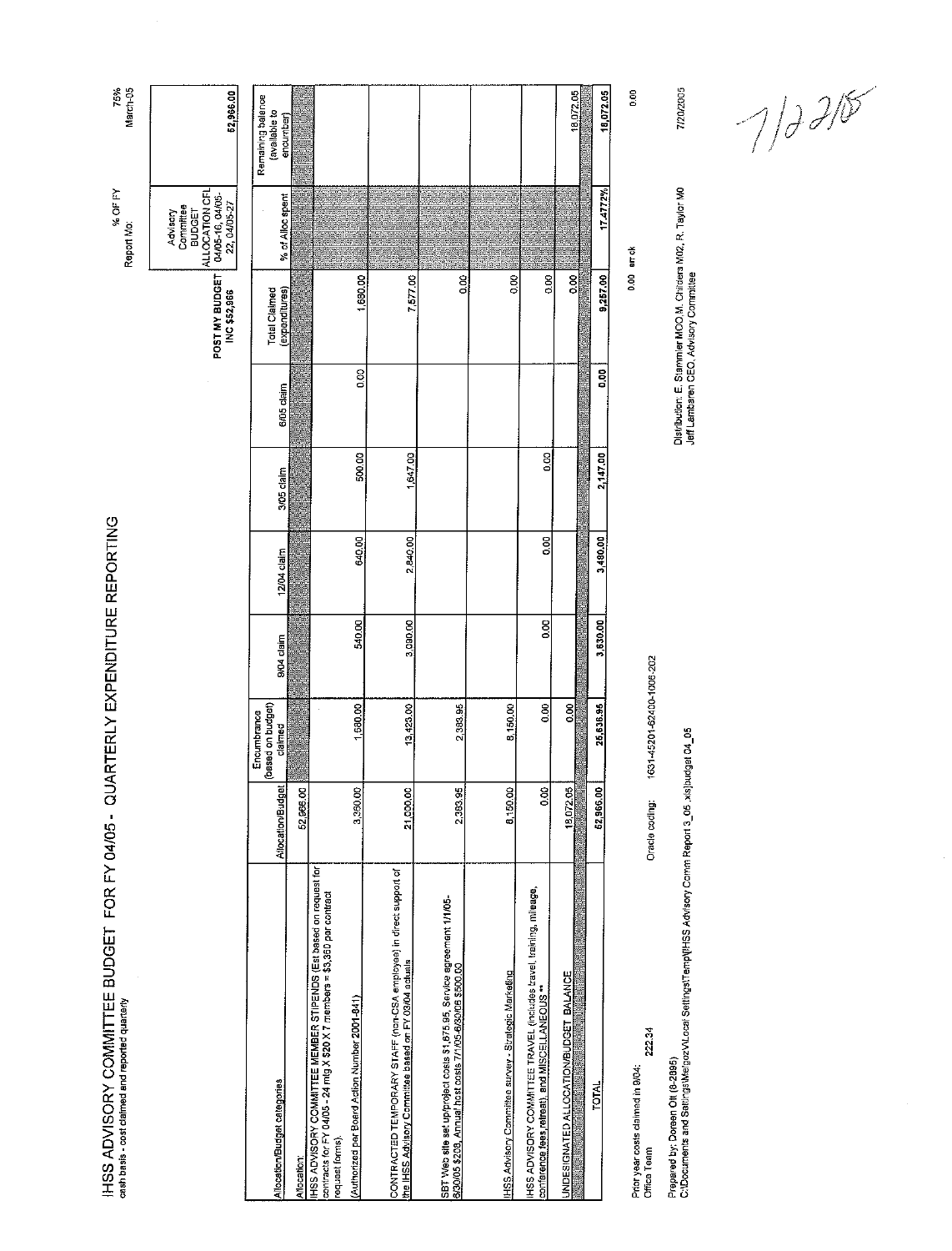| IHSS ADVISORY COMMITTEE BUDGET FOR FY 04/05 -<br>cash basis - cost claimed and reported quarterly                                                                 |                   | QUARTERLY EXPENDITURE REPORTING             |            |                 |            |            |                                                                                                      | % OF FY<br>Report Mo:                                                               | March-05<br>75%                                 |
|-------------------------------------------------------------------------------------------------------------------------------------------------------------------|-------------------|---------------------------------------------|------------|-----------------|------------|------------|------------------------------------------------------------------------------------------------------|-------------------------------------------------------------------------------------|-------------------------------------------------|
|                                                                                                                                                                   |                   |                                             |            |                 |            |            | POST MY BUDGET<br>INC \$52,966                                                                       | ALLOCATION CFL<br>04/05 16 04/05<br>22, 04/05-27<br>Committee<br>BUDGET<br>Advisory | 52,966.00                                       |
| Allocation/Budget categories                                                                                                                                      | Allocation/Budget | (based on budget)<br>Encumbrance<br>claimed | 9/04 claim | 12/04 claim     | 3/05 claim | 6/05 claim | <b>Total Claimed</b><br>(expenditures)                                                               | % of Alloc spent                                                                    | Remaining balance<br>(available to<br>encumber) |
| Allocation:                                                                                                                                                       | 52,966.00         |                                             |            |                 |            |            |                                                                                                      |                                                                                     |                                                 |
| IHSS ADVISORY COMMITTEE MEMBER STIPENDS (Est based on request for<br>contracts for FY 04/05 - 24 mig X \$20 X 7 members = \$3,360 per contract<br>request forms). |                   |                                             |            |                 |            |            |                                                                                                      |                                                                                     |                                                 |
| (Authorized per Board Action Number 2001-841)                                                                                                                     | 3,360.00          | 1,680.00                                    | 540.00     | 640.00          | 500.00     | 80         | 1,680.00                                                                                             |                                                                                     |                                                 |
| CONTRACTED TEMPORARY STAFF (non-CSA employee) in direct support of<br>the IHSS Advisory Committee based on EY 03/04 actuals                                       | 21,000.00         | 13,423.00                                   | 3,090.00   | 2,840,00        | 1,647.00   |            | 7,577.00                                                                                             |                                                                                     |                                                 |
| SBT Web site set up/project costs \$1,675.95, Service agreement 1/1/05-<br><u>6/30/05 \$208, Annual host costs 7/1/05-6/30/06 \$500.00</u>                        | 2,383.95          | 2,383.95                                    |            |                 |            |            | 0.00                                                                                                 |                                                                                     |                                                 |
| IHSS Advisory Committee survey - Strategic Marketing                                                                                                              | 8,150.00          | 8,150.00                                    |            |                 |            |            | 0.00                                                                                                 |                                                                                     |                                                 |
| HSS ADVISORY COMMITTEE TRAVEL (includes travel, training, mileage,<br>conference fees retreat), and MISCELLANEOUS **                                              | 0.00              | 0.00                                        | go         | $\frac{30}{20}$ | 0.00       |            | 0.00                                                                                                 |                                                                                     |                                                 |
| UNDESIGNATED ALLOCATION/BUDGET BALANCE                                                                                                                            | 18,072.05         | $\frac{8}{2}$                               |            |                 |            |            | go                                                                                                   |                                                                                     | 18,0/2.05                                       |
| <b>TOTAL</b>                                                                                                                                                      | 52,966.00         | 25,636.95                                   | 3,630.00   | 3,480.00        | 2,147.00   | š          | 9,257,00                                                                                             | 17.4772%                                                                            | 18,072.05                                       |
| 222.34<br>Prior year costs claimed in 9/04;<br>Office Team                                                                                                        | Oracle coding:    | 1631-45201-52400-1006-202                   |            |                 |            |            |                                                                                                      | 0.00 err.ck                                                                         | O.OO                                            |
| Prepared by: Doreen Ott (3-2895)<br>C:\Documents and Settings\Melgoz\ALocal Settings\Temp\[HSS Advisory Camm Report 3_05 .xls]budget 04_05                        |                   |                                             |            |                 |            |            | Distribution: E. Stammler MOO,M. Childers M02, R. Taylor M0<br>Jeff Lambaren CEO, Advisory Committee |                                                                                     | 7/20/2005                                       |

 $\frac{1}{2} \left( \frac{1}{2} \right)$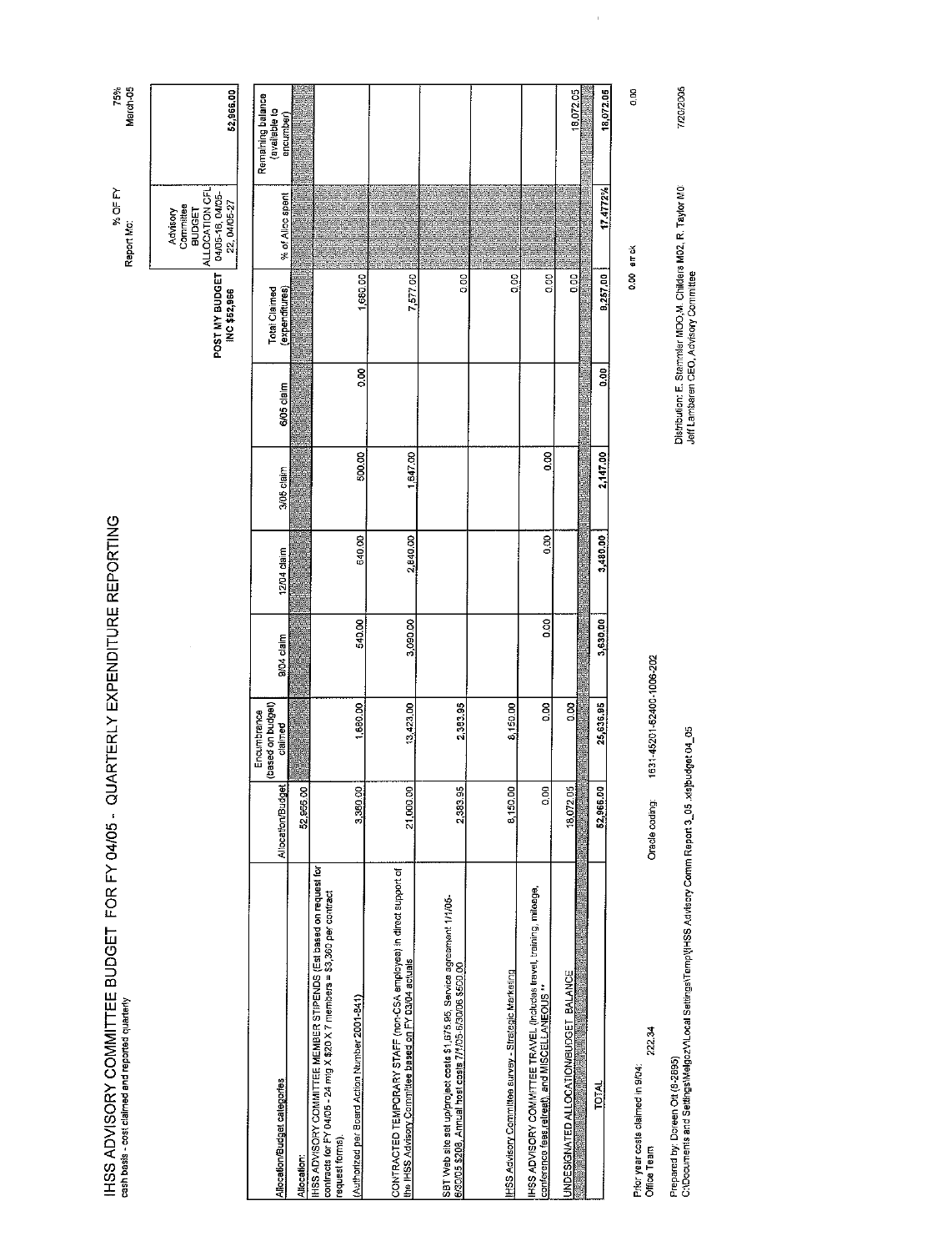| IHSS ADVISORY COMMITTEE BUDGET FOR FY 04/05 -<br>cash basis - cost claimed and reported quarterly                                                                                                                  |                   |                                             | QUARTERLY EXPENDITURE REPORTING |             |            |            |                                                                                                       | % OF FY<br>Report Mo:                                                                        | 75%<br>March-05                    |
|--------------------------------------------------------------------------------------------------------------------------------------------------------------------------------------------------------------------|-------------------|---------------------------------------------|---------------------------------|-------------|------------|------------|-------------------------------------------------------------------------------------------------------|----------------------------------------------------------------------------------------------|------------------------------------|
|                                                                                                                                                                                                                    |                   |                                             |                                 |             |            |            | POST MY BUDGET<br>INC \$52,966                                                                        | ALLOCATION CFL<br>04/05-18, 04/05-<br>22, 04/05-27<br>Committee<br><b>BUDGET</b><br>Advisory | 52,966.00                          |
| Allocation/Budget categories                                                                                                                                                                                       | Allocation/Budget | (based on budget)<br>Encumbrance<br>claimed | 9/04 claim                      | 12/04 claim | 3/05 claim | 5/05 claim | (expenditures)<br><b>Total Claimed</b>                                                                | % of Alloc spent                                                                             | Remaining balance<br>(available to |
| Allocation:                                                                                                                                                                                                        | 52,966.00         |                                             |                                 |             |            |            |                                                                                                       |                                                                                              | encumber)                          |
| IHSS ADVISORY COMMITTEE MEMBER STIPENDS (Est based on request for<br>contracts for FY 04/05 - 24 mig X \$20 X 7 members = \$3,360 per contract<br>(Authorized per Board Action Number 2001-841)<br>request forms). |                   |                                             |                                 |             |            |            |                                                                                                       |                                                                                              |                                    |
| CONTRACTED TEMPORARY STAFF (non-CSA employee) in direct support of<br><u>the IHSS Advisory Committee based on FY 03/04 ectuals</u>                                                                                 | 3,360.00          | 1,680.00                                    | 540.00                          | 640.00      | 500.00     | 8g         | 1,680,00                                                                                              |                                                                                              |                                    |
| SBT Web site set up/project costs \$1,675.95, Service agreement 1/1/05-<br><u>6/30/05 \$209, Annual host costs 7/1/05-8/30/06 \$500,00</u>                                                                         | 21,000.00         | 13,423.00                                   | 3,090.00                        | 2,840.00    | 1,647.00   |            | 7,577.00                                                                                              |                                                                                              |                                    |
|                                                                                                                                                                                                                    | 2,383.95          | 2,353.95                                    |                                 |             |            |            | ooo                                                                                                   |                                                                                              |                                    |
| IHSS Advisory Committee survey - Strategic Marketing                                                                                                                                                               | 8,150.00          | 8,150.00                                    |                                 |             |            |            | 8g                                                                                                    |                                                                                              |                                    |
| IHSS ADVISORY COMMITTEE TRAVEL (includes travel, training, mileage,<br>conference fees,retreat), and M!SCELLANEOUS **                                                                                              | 0.00              | 3,00                                        | g                               | go          | 8g         |            | 88                                                                                                    |                                                                                              |                                    |
| UNDESIGNATED ALLOCATION/BUDGET BALANCE                                                                                                                                                                             | 18,072.05         | $\frac{8}{10}$                              |                                 |             |            |            | 3g                                                                                                    |                                                                                              | 18,072.05                          |
| <b>TOTAL</b>                                                                                                                                                                                                       | 52,966.00         | 25,636.95                                   | 3,630.00                        | 3,480.00    | 2,147.00   | oo<br>O    | 9,257.00                                                                                              | 17.4772%                                                                                     | 18,072.05                          |
| 222.34<br>Prior year costs claimed in 9/04:<br>Office Team                                                                                                                                                         | Oracle coding:    | 1631-45201-62400-1006-202                   |                                 |             |            |            |                                                                                                       | 0.00 errck                                                                                   | 0.00                               |
| C:\Documents and Settings\MelgozY\Local Settings\Temp\(IHSS Advisory Comm Report 3_05 .xls)budget 04_05<br>Prepared by: Doreen Ott (8-2895)                                                                        |                   |                                             |                                 |             |            |            | Distribution: E. Stammler MOO, M. Childers M02, R. Taylor M0<br>Jeff Lambaren CEO, Advisory Committee |                                                                                              | 7/20/2005                          |